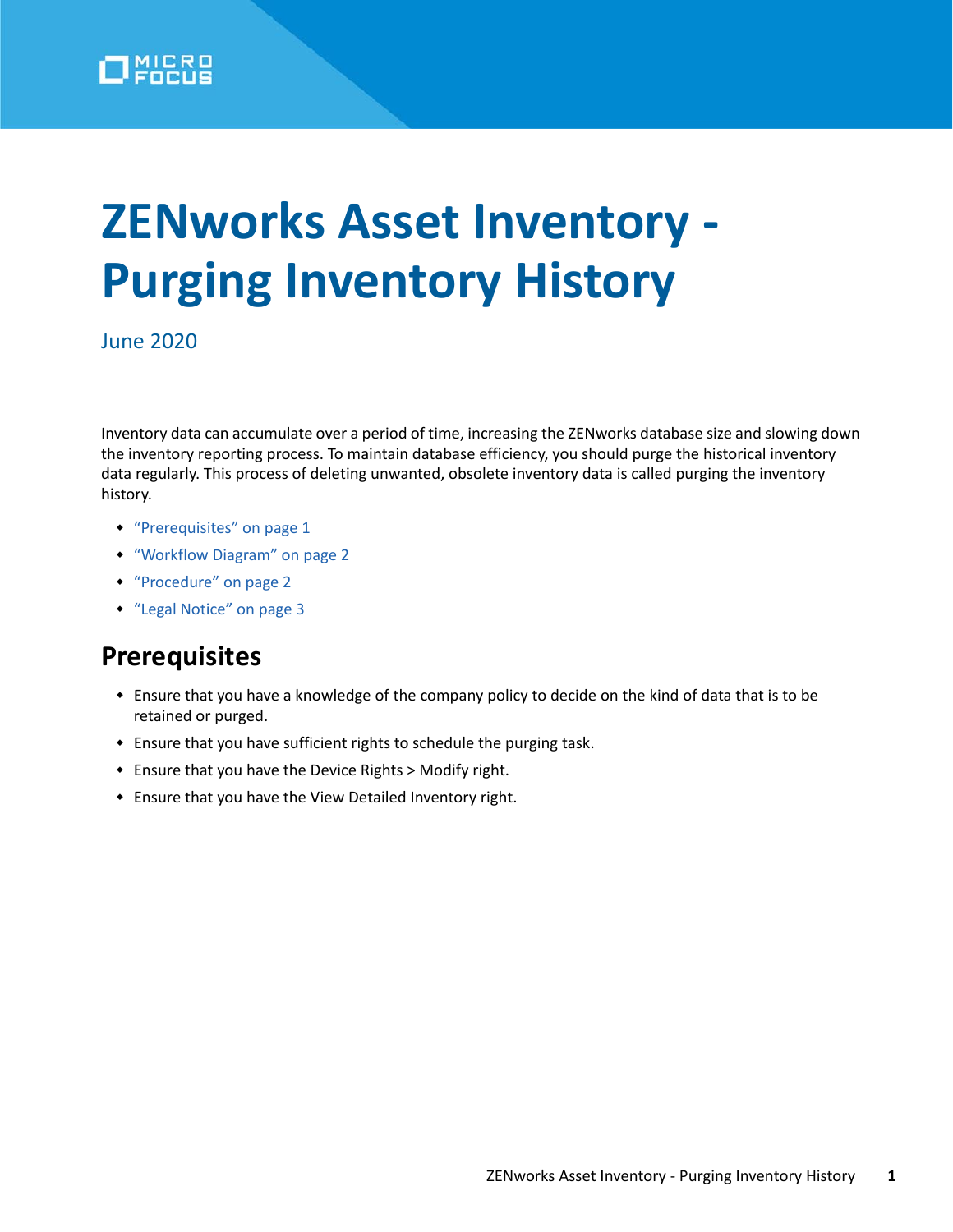## <span id="page-1-0"></span>**Workflow Diagram**



## <span id="page-1-1"></span>**Procedure**

- **1** In ZENworks Control Center, click **Configuration**.
- **2** Under Management Zone Settings, click **Inventory**, then click **Purge Inventory History**.
- **3** Click **Purge Inventory History**.
- **4** Configure the Purge History Settings:
	- **Remove the deleted products and components older than** *x* **day(s):** Specify the number of days after which to purge deleted product and component data. The default value is 180 days.